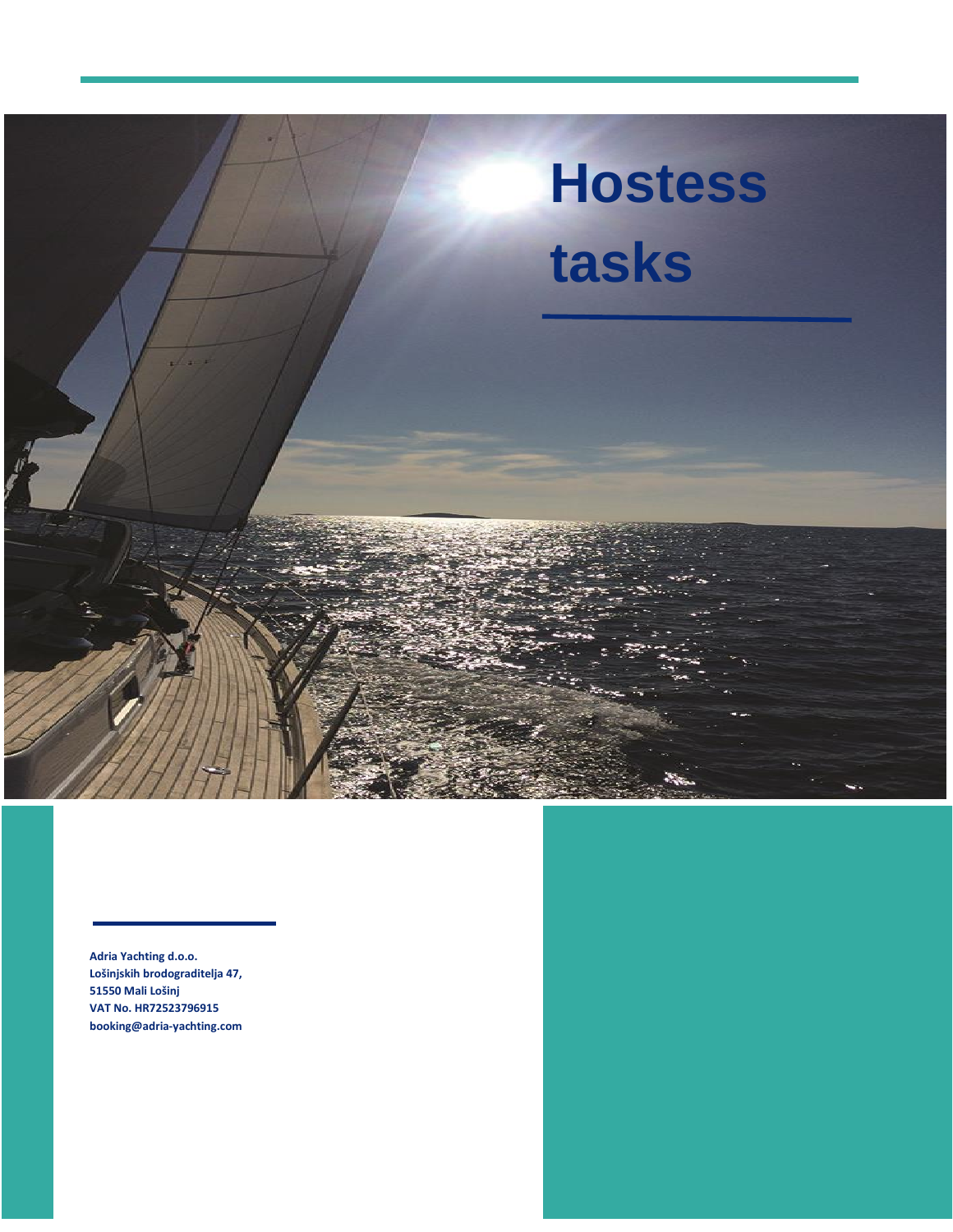# **You are thinking of having a hostess during your charter vacation?**

## We have some tips for you to help you with your decision!

A hostess is definitely someone who will make your charter holiday unforgettable. You can never beat the local knowledge, whether you would like to visit the best restaurants, go sight-seeing or explore the islands and have the best time with your friends and family.

Here are some tasks of a hostess for a charter week:

#### *Arrival*

-

- Preparing the boat for the guests and checking all the equipment and extras
- After your arrival to the base you will meet your hostess to arrange all the details you need

You can always ask on the reception how to proceed with the meeting. We are glad to introduce you to your crew and give you all the necessary information.

#### *Provisioning*

- you can arrange the provisioning in advance; and here is a great link where you can buy all you need- <https://www.jamyachtsupply.com/?af=Adriayachting>
- or one of the guests can join the hostess to buy everything in a local supermarket after you arrive

If you have chosen the second option; once back on the boat the hostess will stow the provisioning. Before you leave the marina, you can always check with the hostess if you have everything you need and discuss the route and possibilities to shop on the islands.